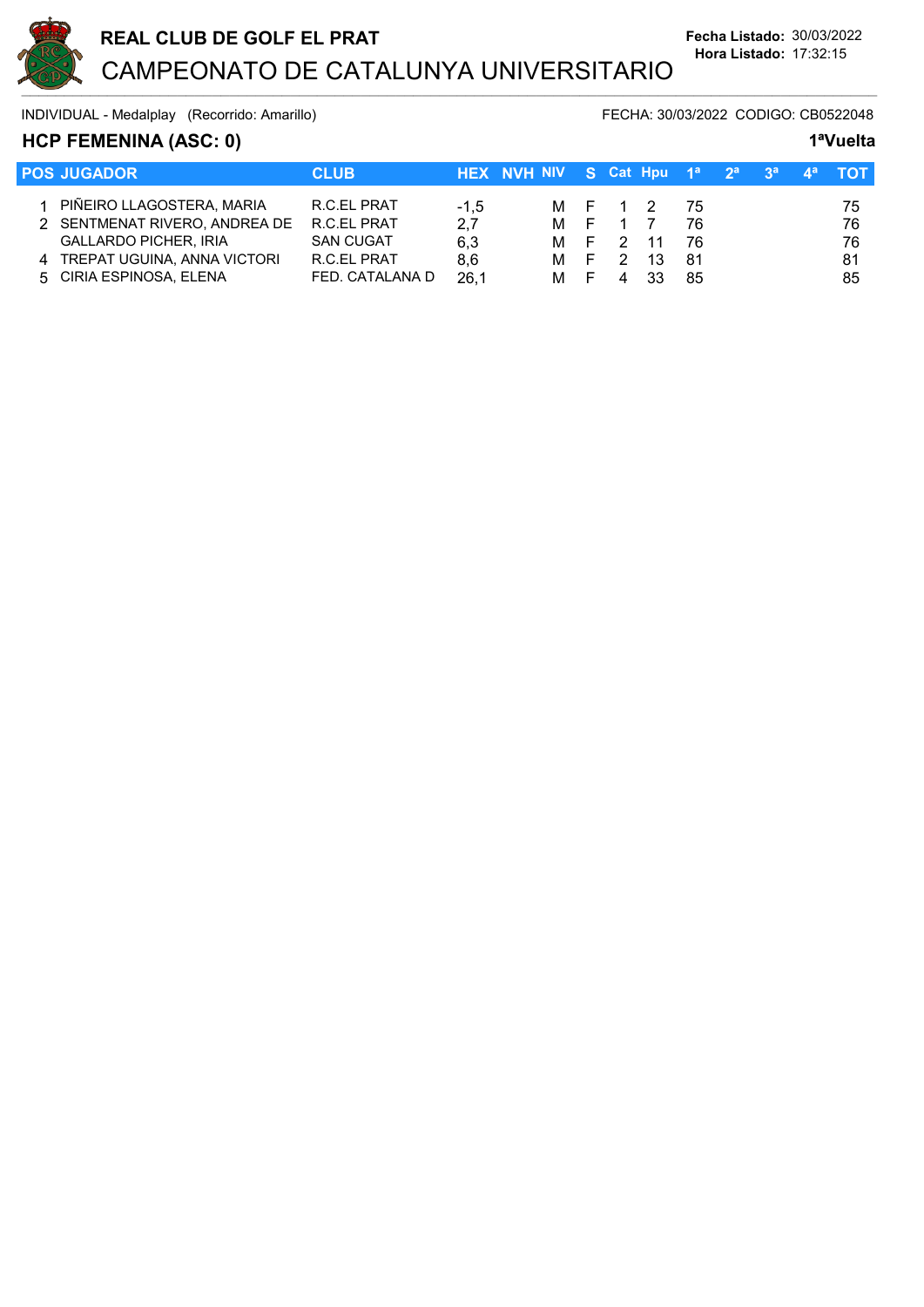

# HCP MASCULINO (ASC: 0) 1<sup>a</sup>Vuelta

|    | <b>POS JUGADOR</b>                 | <b>CLUB</b>            |        | <b>HEX NVH NIV</b> |   |                | S Cat Hpu      | 1 <sup>a</sup> | 2 <sup>a</sup> | 3 <sup>a</sup> | 4 <sup>a</sup> | <b>TOT</b> |
|----|------------------------------------|------------------------|--------|--------------------|---|----------------|----------------|----------------|----------------|----------------|----------------|------------|
| 1. | <b>BOFILL LED, TOMAS</b>           | FED. CATALANA D        | 11,0   | М                  | M | $\overline{2}$ | 15             | 64             |                |                |                | 64         |
|    | 2 BREMON STEPHANI, NICOLAS         | R.C.EL PRAT            | 18,0   | M                  | M | $\mathbf{3}$   | 23             | 67             |                |                |                | 67         |
| 3  | TORRADO BARDES, ALBERTO            | <b>COSTA BRAVA</b>     | 0,1    | м                  | M | $\overline{1}$ | $\overline{2}$ | 70             |                |                |                | 70         |
|    | <b>GARCIA FORNES, SERGI</b>        | <b>SAN CUGAT</b>       | 13,3   | м                  | M | 3              | 18             | 70             |                |                |                | 70         |
| 5  | BALLESTEROS GUTIERREZ, GUIL        | <b>SAN CUGAT</b>       | 9,4    | M                  | M | $\overline{2}$ | 13             | 71             |                |                |                | 71         |
|    | 6 BARDAJI FELEZ, MANEL             | <b>SAN CUGAT</b>       | $-1,8$ | M                  | M | $\mathbf{1}$   | 0              | 72             |                |                |                | 72         |
|    | MACAYA BERNAD, GONZALO             | FED. DE ARAGON         | $-1,0$ | M                  | M | $\mathbf{1}$   | $\mathbf{1}$   | 72             |                |                |                | 72         |
|    | CALLEJA GUTIERREZ, VICTOR          | R.C.EL PRAT            | 3,0    | M                  | M | $\mathbf{1}$   | 6              | 72             |                |                |                | 72         |
|    | 9 FELIU CAMIN, NICOLAS             | R.C.EL PRAT            | 1,5    | м                  | M | $\mathbf{1}$   | 4              | 73             |                |                |                | 73         |
|    | CUENDE DE DIEGO, ADRIA             | <b>TERRAMAR C.DE</b>   | 3,7    | M                  | M | $\mathbf{1}$   | $\overline{7}$ | 73             |                |                |                | 73         |
|    | GONZALO FERNANDEZ, CARLOS          | <b>FONTANALS</b>       | 7,6    | М                  | M | $\overline{2}$ | 11             | 73             |                |                |                | 73         |
|    | 12 SASTRE VELASCO, ALBERT-MATI     | <b>FONTANALS</b>       | 0,0    | м                  | M | $\mathbf{1}$   | $\overline{2}$ | 74             |                |                |                | 74         |
|    | PALOMAR MORILLO, ALVARO            | <b>SAN CUGAT</b>       | 2,4    | м                  | M | $\mathbf 1$    | 5              | 74             |                |                |                | 74         |
|    | MESSA VILANA, PABLO                | R.C.EL PRAT            | 6,1    | м                  | M | $\overline{2}$ | 9              | 74             |                |                |                | 74         |
|    | 15 HURTADO FORTUNY, JOAN           | FED. CATALANA D        | 20,4   | M                  | M | $\overline{4}$ | 26             | 76             |                |                |                | 76         |
|    | 16 MUR SUÑER, DAVID                | <b>CAN CUYAS</b>       | 1,6    | M                  | M | $\mathbf{1}$   | $\overline{4}$ | 77             |                |                |                | 77         |
|    | 17 NEBOT MARSOL, MAX               | <b>FONTANALS</b>       | 3,8    | М                  | M | $\mathbf{1}$   | $\overline{7}$ | 80             |                |                |                | 80         |
|    | <b>GARCIA-MUNTE BALLESTE, VICT</b> | <b>TERRAMAR C.DE</b>   | 5,4    | м                  | M | $\overline{2}$ | 9              | 80             |                |                |                | 80         |
|    | 19 MARTINEZ MARCO, ORIOL           | VALLROMANAS            | 1,6    | м                  | M | $\mathbf{1}$   | 4              | 81             |                |                |                | 81         |
|    | MEZQUITA DEALBERT, MAX             | LLAVANERAS             | 2,3    | M                  | M | $\mathbf{1}$   | 5              | 81             |                |                |                | 81         |
|    | VOLTAS MORENO, JAN                 | CAN CUYAS              | 2,7    | M                  | M | $\mathbf{1}$   | 5              | 81             |                |                |                | 81         |
|    | VILLAR FIGUEROLA, JAN              | VALLROMANAS            | 2,3    | M                  | M | $\mathbf{1}$   | 5              | 81             |                |                |                | 81         |
|    | NIEVA VERDU, TEO                   | <b>SAN CUGAT</b>       | 7,4    | м                  | M | $\overline{2}$ | 11             | 81             |                |                |                | 81         |
|    | <b>MARTI BORRELL, ALBERT</b>       | FED. CATALANA D        | 16,5   | м                  | M | $\mathbf{3}$   | 21             | 81             |                |                |                | 81         |
|    | 25 AZNAREZ BELMONTE, IGNACIO       | <b>CAN CUYAS</b>       | $-1,1$ | М                  | M | $\mathbf{1}$   | $\mathbf{1}$   | 82             |                |                |                | 82         |
|    | 26 MAÑEZ ZURITA, AGUSTI            | <b>SAN CUGAT</b>       | 4,1    | М                  | M | $\mathbf 1$    | $\overline{7}$ | 83             |                |                |                | 83         |
|    | 27 GUERIN ALMAZOR, GABRIEL         | <b>TERRAMAR C.DE</b>   | 1,0    | М                  | M | $\mathbf{1}$   | 3              | 84             |                |                |                | 84         |
|    | 28 COBAS PEREZ, ALVARO             | <b>SANT MARC-PUIGC</b> | 5,6    | м                  | M | $\sqrt{2}$     | 9              | 88             |                |                |                | 88         |
|    | 29 ZAPATA MARTINEZ, JUAN JOSE      | PLAYA SERENA           | 5,1    | м                  | M | $\sqrt{2}$     | 8              | 89             |                |                |                | 89         |
|    | 30 SAINZ SANCHEZ, DIEGO            | <b>CAN CUYAS</b>       | 19,2   | м                  | M | $\overline{4}$ | 25             | 94             |                |                |                | 94         |
|    | BELLMUNT JURADO, LUCAS             | D'ARO                  | 20,2   | M                  | M | $\overline{4}$ | 26             | 94             |                |                |                | 94         |
|    | 32 GUANYABENS SANCHEZ, ARNAU       | HCP <sub>1</sub>       | 34,0   | м                  | M | $\sqrt{5}$     | 37             | 103            |                |                |                | 103        |
|    | 33 FIGUERAS ARALUCE, MANOLO        | <b>TERRAMAR C.DE</b>   | 10,0   | м                  | M | $\overline{2}$ | 14             |                |                |                |                | Ret        |
|    | PALASI, CORENTIN PIERRE            | FED. CATALANA D        | 6,2    | м                  | M | $\overline{2}$ | 9              |                |                |                |                | N.P        |
|    | RENGEL GALVIS, DIEGO ANDRES        | FED. CATALANA D        | 5,8    | М                  | M | $\sqrt{2}$     | 9              |                |                |                |                | N.P        |
|    | RIBOT TORRELLA, RAFAEL DE          | CAMPRODON              | 6,7    | м                  | M | $\overline{2}$ | 10             |                |                |                |                | N.P        |
|    | <b>BRISKY RECIO, MARC</b>          | <b>GOLF</b>            | 6,4    | M                  | M | $\overline{2}$ | 10             |                |                |                |                | N.P        |
|    | ESQUERDO PAR, NICOLAS              | <b>FONTANALS</b>       | 11,7   | М                  | M | 3              | 16             |                |                |                |                | N.P        |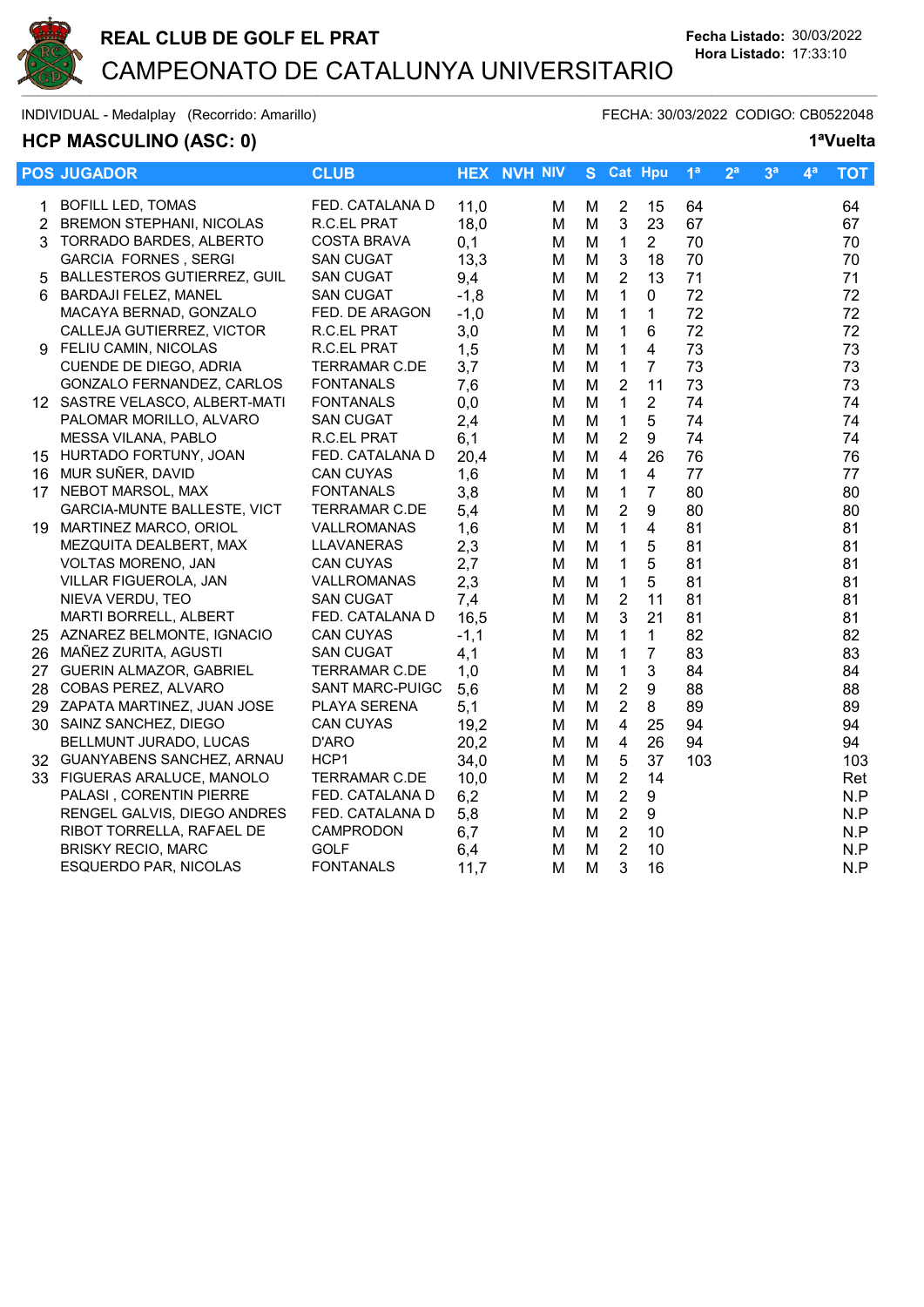

# SCRATCH FEM (ASC: 0) 1<sup>a</sup>Vuelta

| <b>POS JUGADOR</b>            | <b>CLUB</b>      |        | HEX NVH NIV S Cat Hpu 1 <sup>a</sup> 2 <sup>a</sup> 3 <sup>a</sup> 4 <sup>a</sup> TOT |          |            |     |  |     |
|-------------------------------|------------------|--------|---------------------------------------------------------------------------------------|----------|------------|-----|--|-----|
|                               |                  |        |                                                                                       |          |            |     |  |     |
| 1 PIÑEIRO LLAGOSTERA, MARIA   | R.C.EL PRAT      | $-1.5$ |                                                                                       |          | M F 1 2 77 |     |  | 77  |
| 2 SENTMENAT RIVERO, ANDREA DE | R.C.EL PRAT      | 2,7    |                                                                                       | M F 1 7  |            | -83 |  | -83 |
| 3 GALLARDO PICHER, IRIA       | <b>SAN CUGAT</b> | 6.3    |                                                                                       | M F 2 11 |            | -87 |  | 87  |
| 4 TREPAT UGUINA, ANNA VICTORI | R.C.EL PRAT      | 8.6    | M F                                                                                   | - 2      | -13        | 94  |  | 94  |
| 5 CIRIA ESPINOSA, ELENA       | FED. CATALANA D  | 26.1   | M F                                                                                   |          | 33         | 118 |  | 118 |